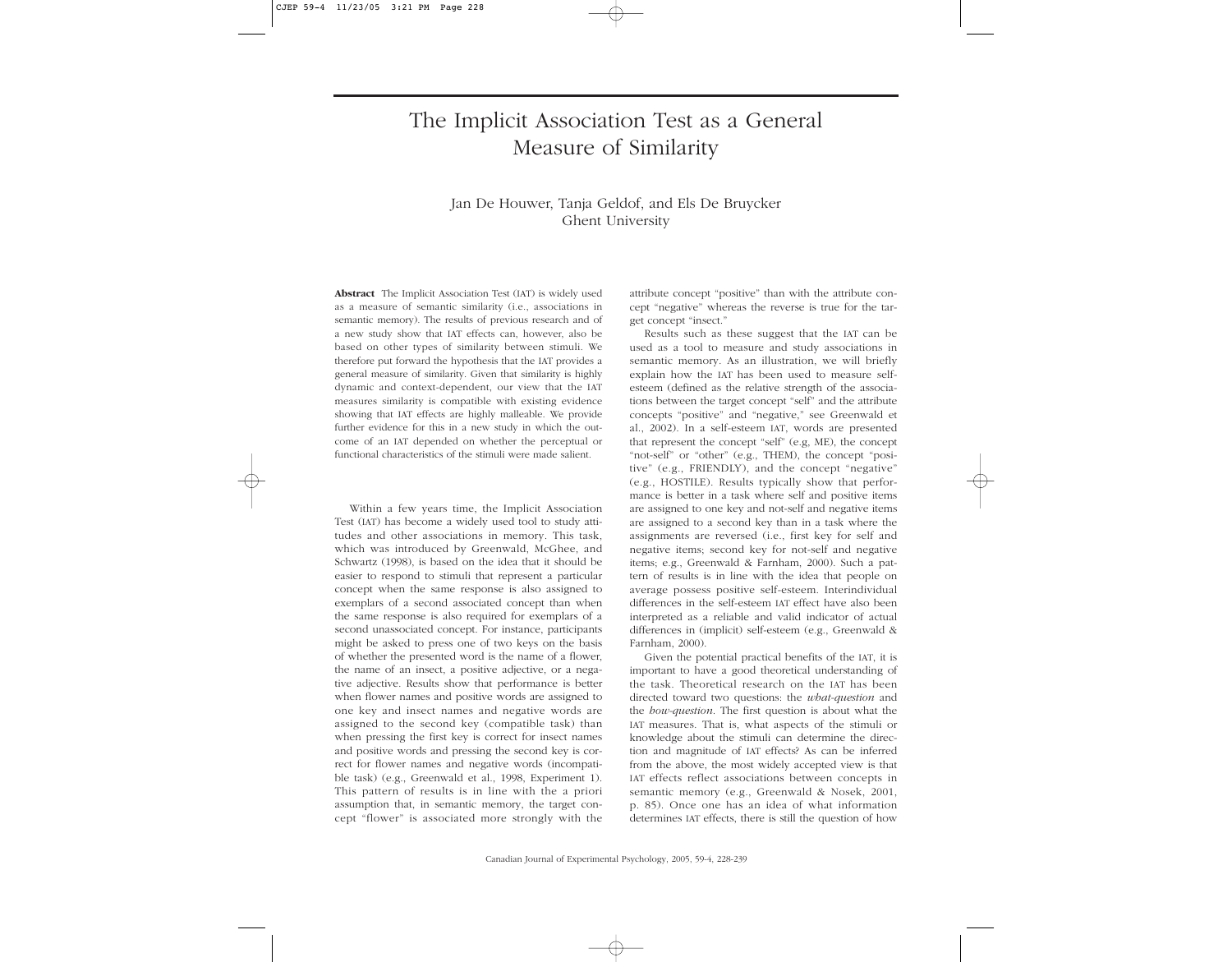this information produces IAT effects. That is, why is it that certain information results in faster performance in one classification task than in another classification task? This *how-question* is thus about the processes that are responsible for the IAT effect. Research directed at this question tries to unravel the exact mechanisms by which IAT effects are produced (e.g., Brendl, Markman, & Messner, 2001; De Houwer, 2001; Mierke & Klauer, 2003). Of course, both questions are related. Knowledge about the information that is reflected in IAT effects constrains models of the mechanisms that produce those effects. Likewise, knowledge about the mechanisms can provide insight into the type of information that can activate those mechanisms and thus produce IAT effects. Nevertheless, both questions are to a large extent separable. For instance, a particular type of information could lead to IAT effects as the result of a number of different mechanisms.

The present paper focuses mainly on the *what-question*. As mentioned earlier, most researchers assume that IAT effects are based on associations in semantic memory. We will refer to this hypothesis as the semantic association account. Rothermund and Wentura (2001, 2004), however, argued that most IAT effects are not driven by semantic associations but by asymmetries in the salience of stimuli and concepts. This answer to the *what-question* is called the salience account. Although it is doubtful that IAT effects are always due to salience asymmetries, it is clear that they at least sometimes are. In one of their experiments (Rothermund & Wentura, 2004, Experiment 3b), participants saw first names typical of elderly persons, first names typical of young persons, green words that were neutral regarding valence and age, and yellow neutral words. They were asked to press one of two keys on the basis of the age-implication of the names (old or young) and the colour of the neutral words (green or yellow). When all old and young names were written in yellow ink, participants were faster when old names and green words were assigned to the same key than when old names and yellow words were assigned to the same key. However, when all old and young names were written in green ink, the reverse was found. This result can be explained if one assumes that performance on IAT tasks will improve when salient concepts are assigned to the same key. In the condition where all names were yellow, green words were uncommon and thus salient. Old names were also salient because they are less familiar than young names for the (young) participants. Therefore, performance should be better when old names and green words are assigned to the same key. When all names are printed in green, yellow words are salient. Therefore, performance should be better when old names and yellow words are assigned to the same key, as was observed.

Whereas the role of semantic associations and salience has already been acknowledged in the literature on the IAT, little attention has been given to isolated findings that suggest that IAT effects can also be based on perceptual similarity. Mierke and Klauer (2003, Experiment 1a) presented small red objects, big blue objects, small objects that were neither red nor blue, and big objects that were neither red nor blue. Participants were asked to respond on the basis of the colour of the red and blue objects and on the basis of the size of the objects that were not red or blue. Because all red objects were small and blue objects big, red objects were perceptually similar to small objects, and blue objects were perceptually similar to the big objects. Results showed that performance was better when red and small objects were assigned to one key and blue and big objects to the other key than when the response assignments were reversed. That is, performance was better when perceptually similar items were assigned to the same key than when they were assigned to different keys.

We recently came across another paper that was published long before the IAT was introduced, but that also supports the view that IAT effects can be based on perceptual similarity between stimuli. This paper by Lasaga and Garner (1983) contains a number of studies on the oblique effect, that is, the observation that people have greater difficulty processing obliquely aligned (i.e., diagonal) lines than horizontal or vertical lines. Lasaga and Garner argued that the oblique effect was due to the fact that a left and right diagonal line are perceptually similar. To test this idea, they used a classification task that was highly similar to an IAT. In one task, participants were asked to give one response upon presentation of a left or right diagonal line and a second response when a horizontal or vertical line was presented. In other tasks, one of the diagonal lines was assigned to the same response as the horizontal line and the other diagonal line was assigned to the same response as the vertical line. Importantly, responses were much faster in the first task than in the other tasks. Because there are no reasons to assume that simple stimuli such as lines are associated or even represented in semantic memory, it seems unlikely this IATlike effect was based on associations in semantic memory. A more plausible explanation is that the effect was due to the perceptual similarity between a left and right diagonal line. This is also the account that Lasaga and Garner put forward:

In classification tasks, the relative magnitudes of overall task RT will reveal possible facilitative stimulus groupings. If the four stimuli are grouped into two groups of two such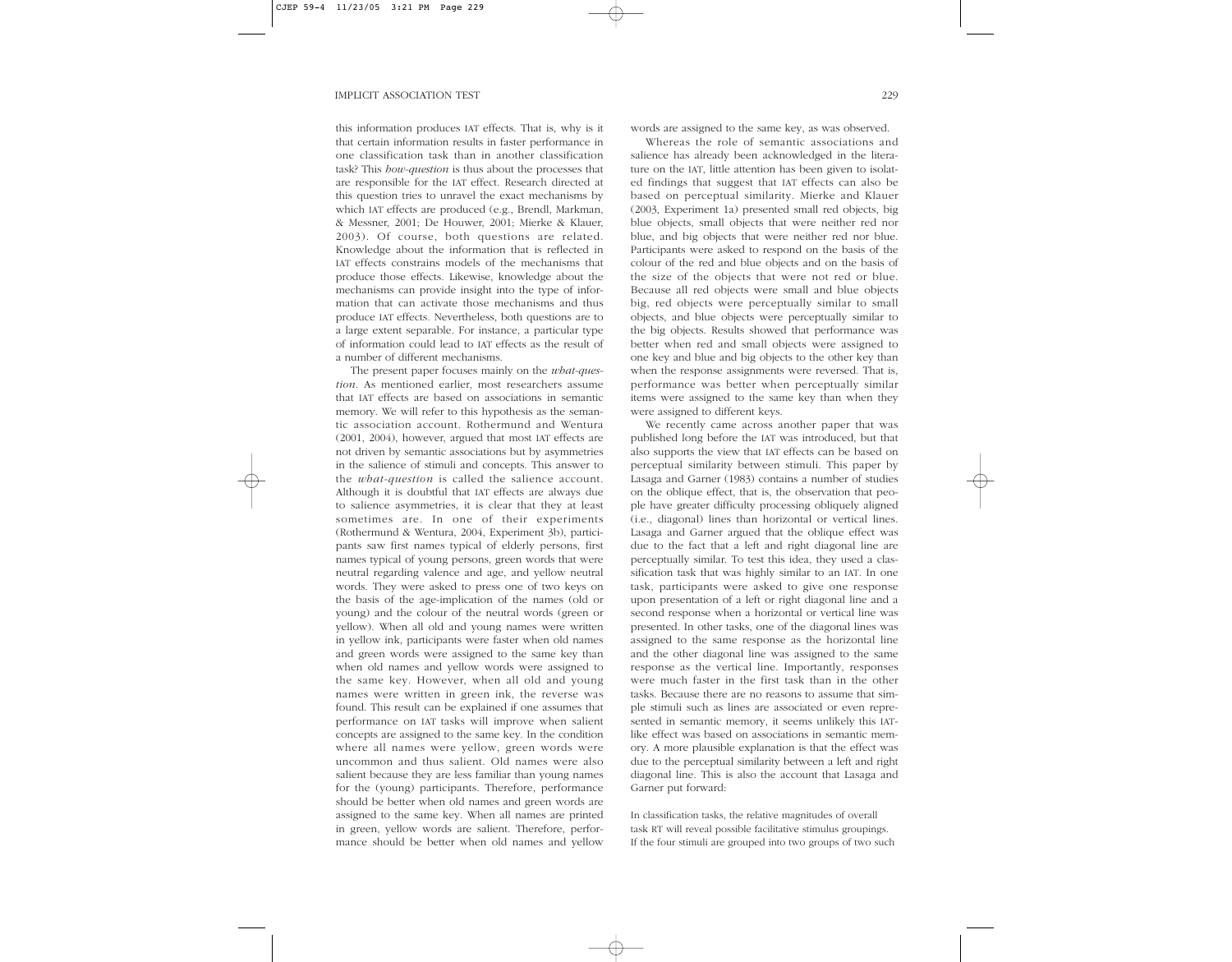that the groups contain stimuli that are highly similar to each other but different from those in the other group, then classification should be facilitated, since intraclass similarity has been maximized and interclass similarity has been minimized. (p. 217)

The ideas and results of Lasaga and Garner (1983), together with the results of Mierke and Klauer (2003), led us to a new answer to the *what-question*: The IAT measures similarity. Importantly, because similarity can be defined with respect to various intrinsic and structural features of stimuli and concepts (e.g., Kornblum & Lee, 1995; Medin, Goldstone, & Gentner, 1993), this answer encompasses previous answers to the *whatquestion*. First, associations in semantic memory can be regarded as a particular algorithmic representation of semantic similarity, that is, as one of several possible ways to try to implement similarity with regard to meaning in a theoretical process model (e.g., Medin et al., 1993). For instance, in semantic network models, concepts that are thought to be similar in meaning have a strong direct association between them or a strong indirect connection as the result of many overlapping associations with other concepts (e.g., Collins & Quinlan, 1972; Glaser & Glaser, 1989). Therefore, a similarity view of the IAT encompasses the semantic association account, that is, the traditional idea that IAT effects reflect associations in semantic memory. Second, stimuli and concepts can also be similar or different with regard to their salience rather than their semantic meaning (which Kornblum & Lee, 1995, p. 872, regard as a form of structural similarity). Therefore, our similarity view encompasses the salience account because similarity with regard to salience is seen as a potential source of IAT effects.

The similarity account also provides added value. First, it is the only account from which it follows that IAT effects can be based on perceptual similarity. Although the existing evidence for perceptually based IAT effects is still limited, the initial results that we described above do suggest that such effects can be found (i.e., Lasaga & Garner, 1983; Mierke & Klauer, 2003). Second, the similarity account makes apparent the links between IAT research and cognitive research on similarity, and therefore leads to interesting new ideas and questions. Most important, it is well known that similarity is highly dynamic and context dependent (but still constrained and thus theoretically useful, see Medin et al., 1993). As Medin et al. pointed out in their highly influential paper, "context tends to activate or make salient context-related properties, and, to the extent that examples being judged share values of these activated properties, their similarity is increased" (p. 257). Similarity should therefore not be regarded as

being a fixed or given entity but as the outcome of a constructive process that is guided by the context. For instance, the colour black and the colour white are perceptually highly dissimilar but they are similar with respect to the fact that they are both monochrome colours. The extent to which black is seen as similar to white depends on the extent to which the context makes this shared feature salient. For instance, a black and a white object are regarded as more similar in the presence of a red object than in the absence of such an object (Medin et al., 1993, p. 268).

On the basis of the assumption the IAT measures similarity and the assumption that similarity is highly dynamic, one can easily understand the data showing that IAT effects are context-dependent (see Blair, 2002, for a review). For instance, Mitchell, Nosek, and Banaji (2003, Experiment 1) presented names of liked black athletes, disliked white politicians, positive words, and negative words. When participants were asked to respond to the names on the basis of occupation (athlete or politician) and to words on the basis of valence, the IAT revealed a more positive attitude toward black athletes than toward white politicians. When the race of the names was relevant (black or white), however, a more positive attitude toward white politicians was found. Likewise, Dasgupta and Greenwald (2001) found smaller race IAT effects (i.e., less prejudice against black people as measured by the IAT) when participants saw names of admired Black Americans and disliked White Americans before completing the race IAT. Such findings can be understood on the basis of the similarity view because context manipulations such as manipulations of the relevant feature in an IAT (e.g., occupation or race; Mitchell et al., 2003) or of the items to which one is pre-exposed (e.g., Dasgupta & Greenwald, 2001) can make salient certain features of stimuli and concepts. This can influence the extent to which those stimuli and concepts are viewed as being similar to positive or negative concepts. Research has also demonstrated that properties that allow one to group concepts or stimuli become salient and will thus determine similarity (e.g., Tversky, 1977). This could explain why the IAT effect for one particular category of target stimuli (e.g., insects) can depend heavily on the nature of the other target category (e.g., flowers or nonwords; Brendl et al., 2001) if one makes the likely assumption that replacing a category can sometimes alter the properties by which categories are grouped.

Before we describe other implications of our similarity view, we will present the data of two experiments that were designed to further examine a) the conditions under which perceptual similarity can influence IAT performance (Experiment 1, 2) and b) the contextdependency of IAT effects (Experiment 2).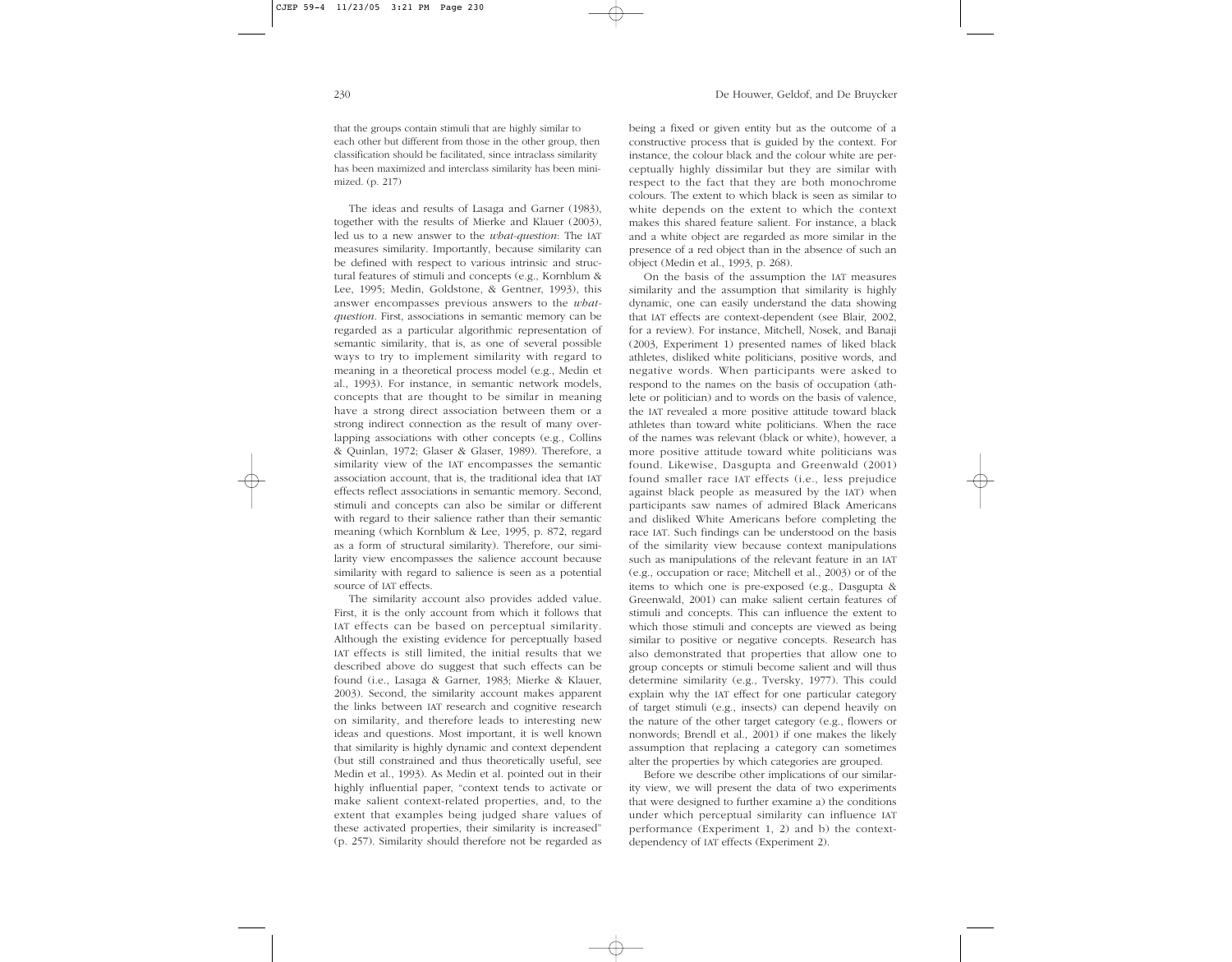# Experiment 1

Gathering evidence for the impact of perceptual similarity on IAT effects is important because it cannot be explained on the basis of previous answers to the *what-question* (i.e., semantic association and salience accounts; Greenwald & Nosek, 2001; Rothermund & Wentura, 2001, 2004) but does fit well with the similarity view. Further research is warranted because the existing evidence is limited in several respects. First, so far there have been only two demonstrations of perceptually based IAT effects (Lasaga & Garner, 1983; Mierke & Klauer, 2003). Second, these studies involved simple, abstract stimuli that differ substantially from the stimuli that are typically used in IAT studies (i.e., words or photographs). Third, they involved very strong manipulations of perceptual similarity given that a) all items of one class of stimuli (e.g., the left diagonal line; the small red objects) were perceptually more similar to all items of one particular other class of stimuli (e.g., the right diagonal line; the small objects) but not to the other stimuli (e.g., the vertical and horizontal line; the large objects) and b) the manipulation of similiarity involved a task-relevant feature (orientation lines; size of objects). It thus remains to be seen whether more subtle forms of perceptual similarity with other types of stimuli can also influence IAT performance.

In our first experiment, participants saw colour photographs of pizzas, coins, snakes, and rivers and were asked to press one of two keys on the basis of the category to which the presented photograph belonged. In daily life, most pizzas and coins are round whereas most snakes and rivers are winding. However, we selected both photographs of round pizzas and coins and photographs of pizzas and coins that were not round (e.g., a triangular slice of pizza and a rectangular coin). Likewise, half of the selected photographs of snakes and rivers depicted winding snakes and rivers whereas on the other photographs, the snakes and rivers were not winding (e.g., a coiled snake and a view across a wide river from a river bank). During the crucial test blocks, participants were asked to press one key for coins and pizzas and the second key for rivers and snakes (coin-pizza task) or to press the first key for coins and snakes and the second key for rivers and pizzas (coin-snake task). Therefore, in the coin-pizza task but not in the coin-snake task, perceptually similar items (round coins and pizzas; winding snakes and rivers) were assigned to the same key. Based on the hypothesis that perceptual similarity between items can influence IAT performance, we expected faster responses to these items in the coin-pizza task than in the coin-snake task. To establish that this effect was indeed due to the perceptual similarity between the items, we also examined the effect of task for the items that were not similar (e.g., slice of pizza, rectangular coin, coiled snake, view of wide river).

#### *Method*

*Participants*. Twenty-eight first-year psychology students at Ghent University took part in exchange for course credit.

*Stimuli and materials*. We selected four photographs of a coin, four photographs of a pizza, four photographs of a snake, and four photographs of a river. For each category, there were two similarity items and two control items. The similarity items were two photographs of a round coin, two photographs of a round pizza, two photographs of a winding snake, and two photographs of a winding river (taken from an airplane or mountain). The control items were a photograph of a square coin, a photograph of a rectangular coin, two photographs of a triangular slice of pizza, two photographs of nonwinding rivers (taken from a riverbank or a bridge), and two photographs of curledup snakes. On the 14" screen, the photographs were 9.5 cm wide and 7.2 cm high. Before and during each phase, the name of the categories that were assigned to the left key were printed in the top left corner of the screen and the name of the categories that were assigned to the right key were printed in the top right corner of the screen. As labels, we used the Dutch words MUNTSTUK (coin), RIVIER (river), SLANG (snake), and PIZZA (pizza). The labels were written in black capital letters within a white bar of 1.3 cm high and between 3.7 and 6.0 cm wide. The background colour of the screen was black throughout the experiment. The experiment was programmed in Inquisit and was executed on a Pentium 166 computer with a 14" screen. Participants could respond by pressing the key "q" (on the left side) or the key "m" (on the right side) of the AZERTY keyboard.

*Procedure*. Participants took part one by one and were seated at approximately 50 cm from the screen. After filling in an informed consent form, they were given written instructions on the computer screen. These informed them that photographs of a coin, a pizza, a snake, or a river would appear one by one on the screen. Their task was to respond to the identity of the depicted object (coin, pizza, snake, or river) by pressing one of two keys. Which types of photographs were assigned to which key would vary from phase to phase. Before and during each phase, the categories assigned to the left response would be presented in the top left corner of the screen and the categories assigned to the right key would appear in the top right corner of the screen. Participants were asked to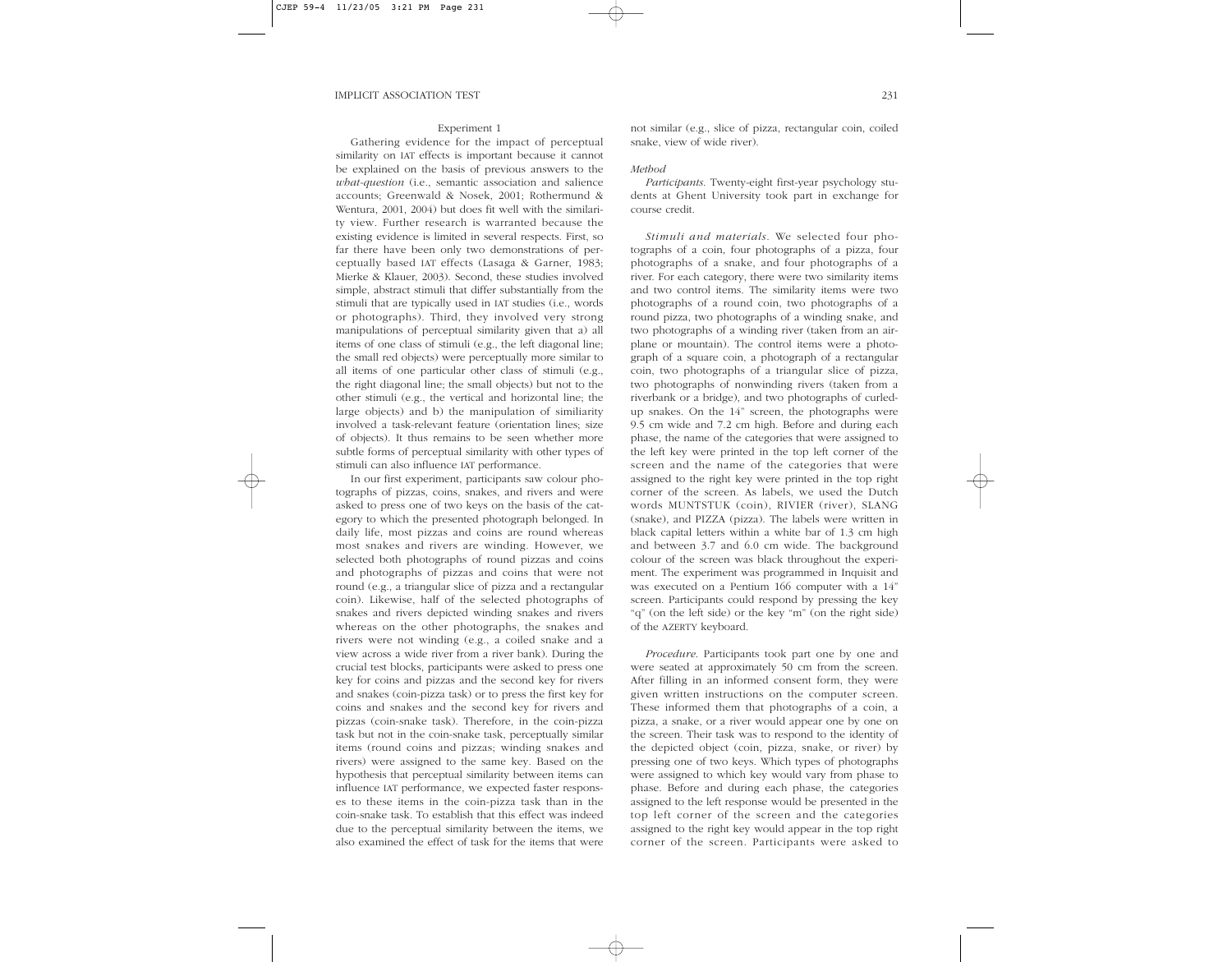| Item Type            | Task       |      |                |      | IAT effect       |           |
|----------------------|------------|------|----------------|------|------------------|-----------|
|                      | Coin-Pizza |      | Coin-River     |      |                  |           |
|                      | М          | SE   | $\overline{M}$ | SE   | $\boldsymbol{M}$ | <b>SE</b> |
| Similarity Item      |            |      |                |      |                  |           |
| Reaction Time        | 613        | 14   | 654            | 18   | $41*$            | 19        |
| Percentage of Errors | 3.77       | 0.69 | 4.03           | 0.77 | 0.47             | 0.65      |
| Control Item         |            |      |                |      |                  |           |
| Reaction Time        | 633        | 17   | 644            | 19   | 10               | 19        |
| Percentage of Errors | 4.23       | 0.63 | 3.06           | 0.59 | $-0.96$          | 0.91      |

TABLE 1

Mean Untransformed Reaction Times, Percentage of Errors, and Within-Subjects Standard Errors as a Function of Item Type and Task in Experiment 1

 $*_{\mathcal{D}}$  < .05.

respond as quickly but also as accurately as possible. Finally, they learned that the task would take about 10 minutes.

The experiment consisted of five phases. During the first phase, all coin and river photographs were presented three times in a block of 24 trials. On the 24 trials of the second phase, all pizza and snake photographs were presented three times each. During the third phase, all 16 photographs were presented three times in a first block of 48 trials and three times in a second block of 48 trials. The fourth and fifth phase were identical to the second and third phase, respectively, except for the response assignments of the pizzas and snakes. Half of the participants were instructed to press the left key for coins and the right key for rivers throughout the experiment. The other participants always pressed the left key for rivers and the right key for coins. Within each group, half of the participants were asked to press the left key for pizzas and the right key for snakes during the second and third phase and the left key for snakes and the right key for pizzas during the fourth and fifth phase. The other participants pressed the left key for snakes and the right key for pizzas during Phase 2 and 3 but pressed the left key for pizzas and the right key for snakes during Phases 4 and 5. As a result, whether the coin-pizza task (press one key for coins and pizzas and the other key for rivers and snakes) was performed before or after the coin-snake task (press one key for coins and snakes and the other key for rivers and pizzas) was also counterbalanced across participants.

Before each block, participants were informed about the categories and response assignments of the upcoming block. Information about whether the upcoming block would be a practice or test block was also provided. All blocks except for the two blocks of the third and fifth phase were said to be practice phases. Photographs were presented in a random order that

was determined separately for each block and each participant. On each trial, the photograph was presented at the screen centre and remained there until a response was given. If the response was incorrect, the photograph was replaced by a red X of approximately 1 cm high and 1 cm wide that remained on the screen for 400 ms. The next photograph was presented 400 ms after the removal of the photograph or the red X.

# *Results*

We took into account only the trials of the test blocks of Phases 3 and 5, discarding the first trial of each block as well as reaction times on trials where the response was incorrect. In accordance with Greenwald et al. (1998), reaction times shorter than 300 ms or longer than 3,000 ms were recoded to 300 ms and 3,000 ms, respectively. All latencies were then logtransformed. We conducted an Item Type (similarity or control) x Task (coin-pizza or coin-snake) repeated measures ANOVA on the observed mean log-transformed reaction times. A priori t-tests were used to examine the effect of task for similarity and control items separately. One could argue that analyzing similarity and control trials separately violates the basic principle that one should consider all trials within a task of the IAT together (e.g., Greenwald, Nosek, & Banaji, 2003). Although it might be true that IAT effects for subgroups of items do not provide a valid measure of associations in memory (e.g., because the IAT effect for a particular class of items is known to depend heavily on the nature of the other items, see Brendl et al., 2001), this does not exclude the fact that analyses on subgroups of items can provide a useful tool to increase our theoretical understanding of the IAT. The aim of the present study was not to obtain a valid measure of a particular association in memory. Rather, it was directed at uncovering whether perceptual similarity between items can influence performance in an IAT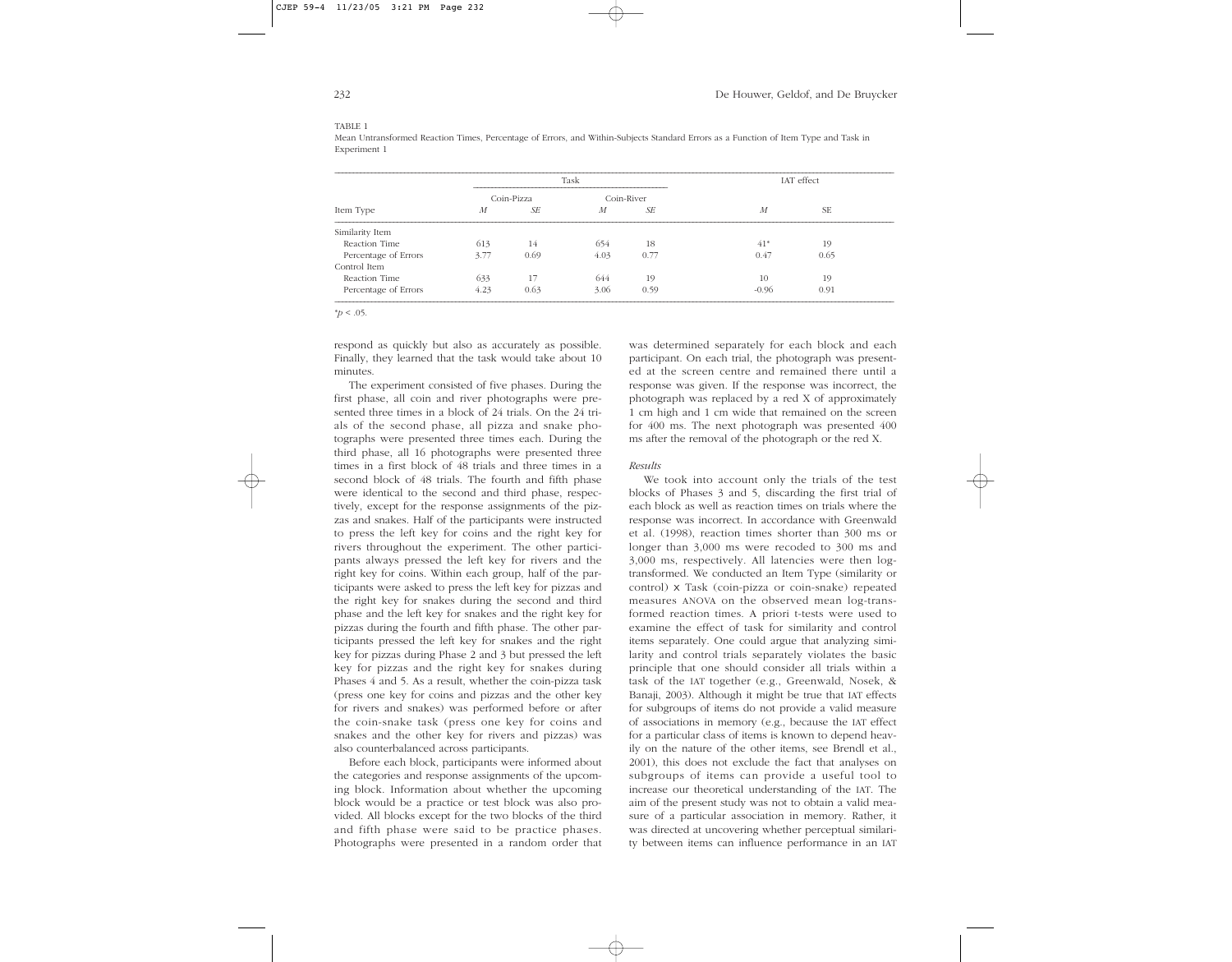task. Analyzing the data for similarity items and control items separately is an appropriate manner to achieve this theoretical aim.

All relevant untransformed means can be found in Table 1. The ANOVA did not reveal a main effect of item type,  $F \le 1$ , or task,  $F(1, 27) = 2.05$ , but the interaction between both variables was significant, *F*(1, 27) = 7.66, *p* = .01. A priori t-tests showed that reaction times were faster in the coin-pizza task than in the coin-snake task on trials where a similarity item was presented,  $t(27) = 2.17$ ,  $p = .04$ ,  $d = .41$ , but not on trials where a control item was presented,  $t < 1$ ,  $d = .11$ .

#### *Discussion*

When an item was presented that was perceptually similar to items of another category (i.e., similarity items; e.g., a round coin that was similar to round pizzas), participants were faster when that other category was assigned to the same response as the category of the presented item (e.g., press a left key for coins and pizzas) than when that other category was assigned to another response (e.g., press left for coins and right for pizzas). Such a result was not found for category items that were not similar to items of other categories (i.e., control items). These data thus demonstrate that IAT performance can be influenced by the perceptual similarity between items, a result that cannot be explained on the basis of a semantic association or salience account. Unlike what was the case in previous studies (Lasaga & Garner, 1983; Mierke & Klauer, 2003), the crucial perceptual feature was not mentioned in the instructions. Moreover, only half of the items were similar and colour photographs of real objects were used as stimuli. Our results therefore show that perceptual similarity can have an impact on IAT performance even when the similarity is quite subtle.

# Experiment 2

As we pointed out above, the same concepts or stimuli can be regarded as similar or dissimilar depending on the features that are made salient. For instance, most pizzas are similar to most coins in that they are round. However, pizzas and coins are dissimilar from a functional point of view in that pizzas but not coins are eatable. If IAT performance is driven by similarity, one can thus predict that it should depend on what features are made salient by the context. It is likely that the perceptual features of the stimuli were salient in Experiment 1 because of the high degree of perceptual similarity of the similarity items. But on the basis of the similarity view, one can predict that performance will be different when functional features are made salient than when perceputal features are salient.

We therefore ran a second experiment similar to

Experiment 1 but added a phase during which participants were asked to judge whether pizzas, coins, snakes, and rivers are eatable (functional condition) or whether these objects are round or winding (perceptual condition). Afterwards, participants performed an IAT consisting of one task in which functionally similar items were assigned to the same key (coins and rivers vs. pizzas and snakes; coin-river task) and another task in which perceptually similar items were assigned to the same key (coins and pizzas vs. snakes and rivers; coin-pizza task). As in Experiment 1, only half of the pizzas and coins were round and only half of the snakes and rivers were winding (similarity items). We predicted that performance would be better in the coin-river task than in the coin-pizza task when participants first judged whether the items were eatable. This effect should be the same for similarity items than for control items because the functional similarity applies to both kinds of items. In contrast, when participants first judged the form of the items, we expected results similar to those of Experiment 1: Better performance in the coin-pizza task than in the coin-river task but only for similarity items because the perceptual similarity applies only to those items.

#### *Method*

*Participants*. Fifty-one first year psychology students at Ghent University took part in exchange for course credits. Twenty-four students were assigned to the perceptual condition, the other twenty-seven students were assigned to the functional condition.

*Stimuli and materials*. The photographs that were presented during the IAT were identical to those used in Experiment 1, except for three snake photographs. In Experiment 1, two snake photographs were of drawings of snakes and a third one was of a sculpture of a snake. Because some participants might argue that drawn or sculptured snakes are not eatable, we replaced these photographs with identically formatted photographs of live snakes. As in Experiment 1, half of the four snake photographs showed a winding snake whereas the other two photographs showed a coiled snake. All other materials were the same as in Experiment 1.

*Procedure*. The experiment started with a phase during which participants were asked to judge a perceptual or functional feature of pizzas, coins, snakes, and rivers. In the functional condition, they were asked whether pizzas, snakes, coins, and rivers (in that order) are eatable. In the perceptual condition, they judged whether pizzas, coins, snakes, and rivers (in that order) are round or winding. Each question was written in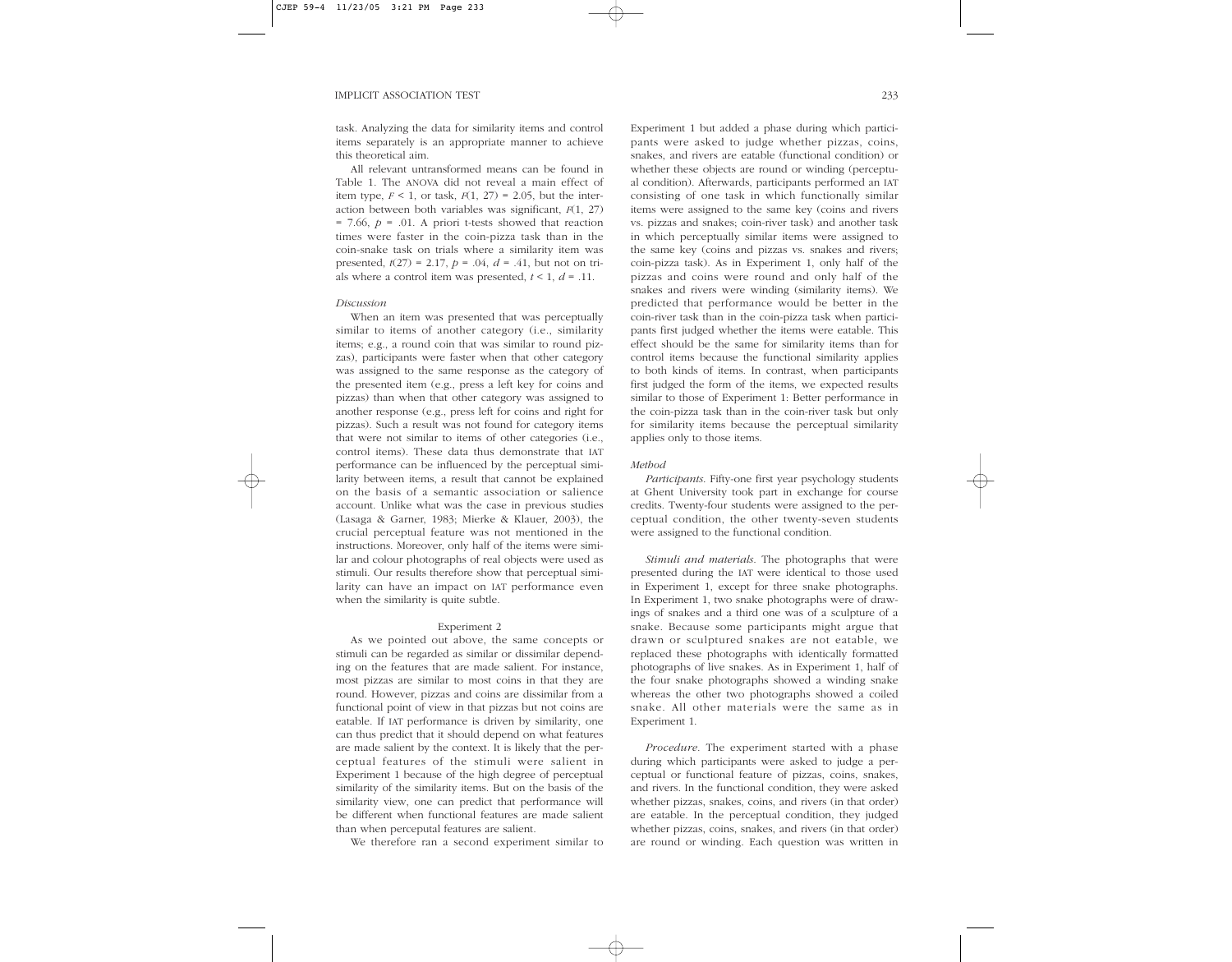| - 1<br>٠<br>.<br>٠<br>٠<br>. . |  |
|--------------------------------|--|
|--------------------------------|--|

Mean Untransformed Reaction Times, Percentage of Errors, and Within-Subjects Standard Errors as a Function of Item Type, Task, and Condition in Experiment 2

| Item Type            | Task             |           |                             |      | IAT effect       |           |  |
|----------------------|------------------|-----------|-----------------------------|------|------------------|-----------|--|
|                      | Coin-Pizza       |           | Coin-River                  |      |                  |           |  |
|                      | $\boldsymbol{M}$ | <b>SE</b> | $\boldsymbol{M}$            | SE   | $\boldsymbol{M}$ | <b>SE</b> |  |
|                      |                  |           | Perceptual Condition        |      |                  |           |  |
| Similarity Item      |                  |           |                             |      |                  |           |  |
| Reaction Time        | 557              | 15        | 601                         | 18   | $44*$            | 20        |  |
| Percentage of Errors | 4.60             | 0.69      | 5.50                        | 0.76 | 0.90             | 0.86      |  |
| Control Item         |                  |           |                             |      |                  |           |  |
| Reaction Time        | 579              | 14        | 588                         | 18   | 9                | 15        |  |
| Percentage of Errors | 4.18             | 0.74      | 6.03                        | 1.00 | 1.85             | 1.09      |  |
|                      |                  |           | <b>Functional Condition</b> |      |                  |           |  |
| Similarity Item      |                  |           |                             |      |                  |           |  |
| Reaction Time        | 585              | 18        | 553                         | 15   | $-32#$           | 22        |  |
| Percentage of Errors | 5.26             | 0.65      | 5.77                        | 0.85 | 0.51             | 0.96      |  |
| Control Item         |                  |           |                             |      |                  |           |  |
| Reaction Time        | 586              | 15        | 551                         | 13   | $-35#$           | 19        |  |
| Percentage of Errors | 4.90             | 0.81      | 4.29                        | 0.60 | $-0.61$          | 0.80      |  |

 $*p < .05;$  # $p < .10.$ 

white Arial letters, font size 16, on a black background and appeared in the centre of the screen. Participants responded by pressing the key "1" (eatable, round) or the key "2" (not eatable, winding). The question disappeared after the participants pressed a key. The next question was presented after an interval of 400 ms. After answering all four questions, participants in the functional condition saw the message "Pizzas and snakes are indeed eatable whereas coins and rivers are not" and participants in the perceptual condition saw the message "Pizzas and coins are indeed most often round whereas snakes and rivers are most often winding." This message stayed on the screen during 10 s, after which the instructions for the IAT were presented. The procedure of the IAT was identical to that of Experiment 1 except that the coin and snake (rather than the coin and river) photographs were presented during the first phase and the pizza and river (rather than the pizza and snake) photographs appeared in Phases 2 and 4. This change allowed us to create one task in which functionally similar items were assigned to the same key (coins and rivers vs. pizzas and snakes; coin-river task) and another task in which perceptually similar items were assigned to the same key (coins and pizzas vs. snakes and rivers; coin-pizza task).

# *Results*

Means were calculated in the same way as in Experiment 1 and were analyzed using a Condition

(perceptual or functional) x Item Type (similarity or control) x Task (coin-pizza or coin-snake) ANOVA with repeated measures on the last two variables. Untransformed mean reaction times can be found in Table 2. Most importantly, the interaction between condition and task was significant,  $F(1, 49) = 6.76$ ,  $p = .01$ , showing that the IAT effect depended on whether participants first judged perceptual or functional features of the concepts. The interaction between condition and item type approached significance,  $F(1, 49) = 3.49$ ,  $p =$ .07, as did the three-way interaction between condition, item type, and task, *F*(1, 49) = 2.59, *p* = .11, all other *F*s  $< 1.18.$ 

We also conducted two Item Type  $\times$  Task ANOVAs in order to test our predictions regarding the effects in each condition separately. As expected and in line with the results of Experiment 1, the ANOVA of the data of the perceptual condition yielded a significant interaction between item type and task,  $F(1, 23) = 4.85$ ,  $p =$ .04. A priori t-tests showed that responses to similarity items were faster in the coin-pizza task than in the coin-snake task,  $t(23) = 2.26$ ,  $p = 0.3$ ,  $d = 0.46$ , whereas responses to control items were not influenced by task,  $t < 1$ ,  $d = 0.16$ . A similar analysis of the data of the functional condition revealed only a marginally significant main effect of task,  $F(1, 26) = 3.92$ ,  $p = .06$ , but no interaction between item type and task,  $F < 1$ , or main effect of item type,  $F \leq 1$ . A priori t-tests revealed that responses tended to be faster in the coin-river task than in the coin-pizza task for both similarity,  $t(26)$  =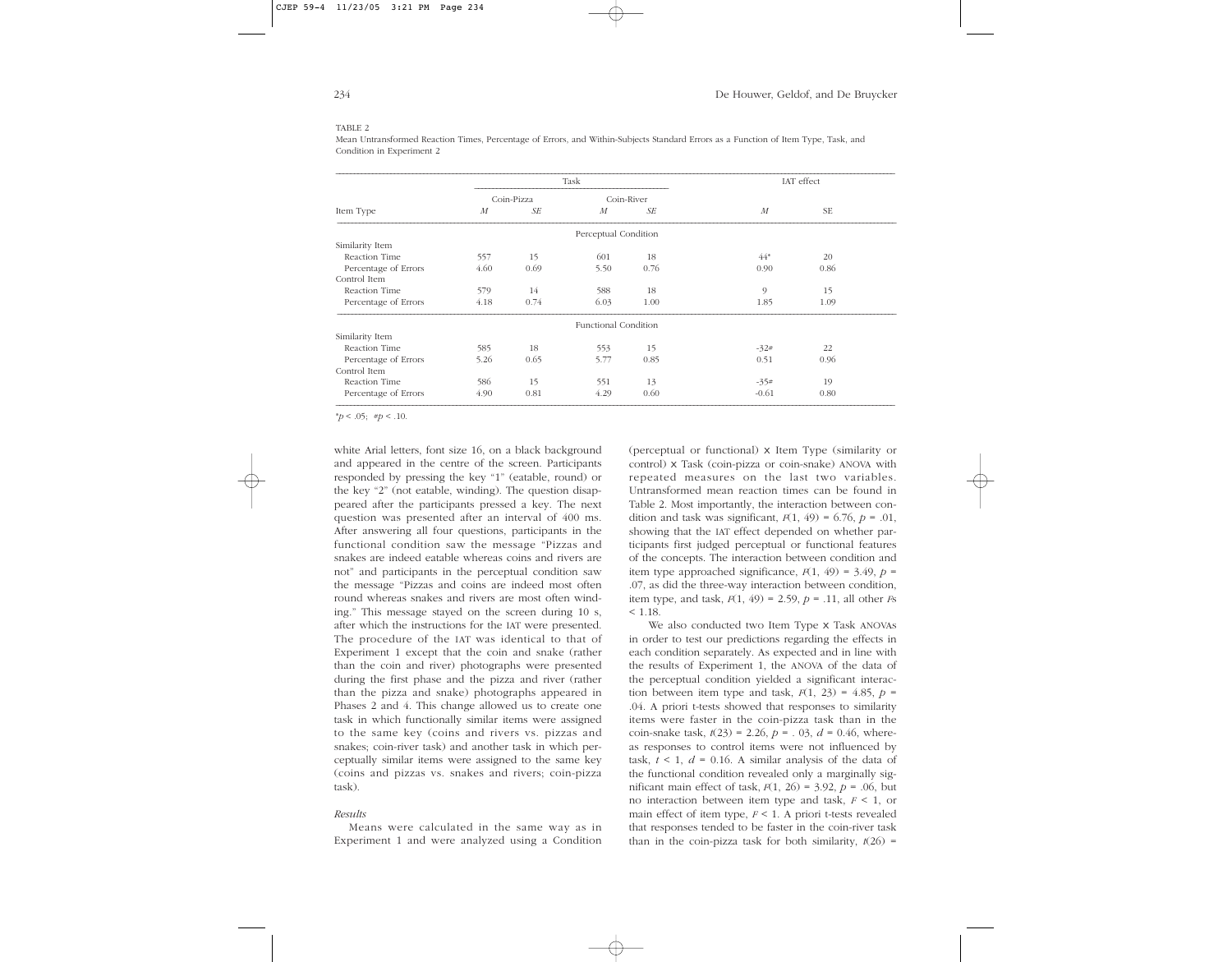1.76, *p* = .09, *d* = 0.34, and control items, *t*(26) = 2.06, *p*  $= .05, d = 0.40.$ 

# *Discussion*

The most important finding was that the direction of the IAT effect depended on the nature of the feature that was made salient. When participants were asked to judge whether pizzas, coins, snakes, and rivers are typically round or winding (perceptual condition), performance was better when perceptually similar items were assigned to the same key (coin-pizza task) than when these items were assigned to different keys (coin-snake task). As in Experiment 1, this effect was significant only for perceptually similar items. When participants first judged whether pizzas, coins, snakes, and rivers are eatable, a clearly different pattern of results emerged: Participants tended to be faster when functionally similar (i.e., eatable) items were assigned to the same key (coin-snake task) than when functionally similar items were assigned to different keys (coin-pizza task). Moreover, this effect tended to be present for both similarity and control items.

Some caution is needed when interpreting the effects in the functional condition because they did not reach conventional levels of significance. However, whether the IAT effect in the functional condition is reliable is not crucial for the aims that we had. What is important is that a) the interaction between condition and task was clearly significant and b) the results in the perceptual condition replicated those of Experiment 1. The interaction is crucial because it demonstrates for the first time that IAT performance can depend on the type of similarity (perceptual or functional) that is made salient by the context. Because the semantic association and salience account focus on only one type of similarity, it is difficult to see how this result can be explained by those accounts. The interaction fits very well, however, with the idea that IAT effects can be based on various types of similarity and that the context can determine the type of similarity that dominates. The significant IAT effect that emerged for the perceptually similar items in the perceptual condition is also important because it is compatible with our similarity account but not with the semantic association or salience accounts.

One could argue that in both experiments, there might have been a confound between item type (similarity or control item) and typicality. For instance, it is possible that a winding snake is a more typical depiction of a snake than a coiled snake. Hence, the different results for the similarity and control items might have been due to differences in typicality. There are two arguments against this hypothesis. First, whereas prototypical items are normally categorized more quickly than nonprototypical items, we did not find a difference between the time to categorize similarity items and control items. Second, it would be difficult to explain why the results for similarity and control items differed only in Experiment 1 and the perceptual condition of Experiment 2, but not in the functional condition of Experiment 2.

## General Discussion

In this paper, we put forward the hypothesis that the IAT provides a general measure of similarity. This implies that IAT performance can reflect not only similarity with regard to meaning or salience, but also with regard to other features. Previous research already suggested that IAT effects can be based on similarity with regard to perceptual properties of stimuli (e.g., Lasaga & Garner, 1983; Mierke & Klauer, 2003). We extended this research by demonstrating that IAT performance can depend on perceptual similarity even when only some items of the concepts are similar (i.e., photographs of round pizzas and round coins; photographs of winding rivers and winding snakes; Experiment 1). We also examined for the first time whether the test context can determine the type of similarity on which IAT performance is based. The results of Experiment 2 showed that IAT performance reflected similarity with regard to form (i.e., round or winding) when this perceptual feature was made salient during a training phase but that it reflected similarity with regard to a functional characteristic (i.e., eatable or uneatable) when this feature was made salient during the training phase.

The ideas and data that are presented in this paper have a number of theoretical implications. Most important, our similarity view provides a new perspective on the question of *what* the IAT measures. The proposal that it can measure all kinds of similarity encompasses previous proposals. It should not be contrasted with the idea that the IAT measures associations in semantic memory (e.g., Banaji, 2001; Greenwald et al., 1998), nor with the view that the IAT picks up regularities in salience (e.g., Rothermund & Wentura, 2001, 2004). Associations in semantic memory can be seen as one particular algorithmic implementation of similarity with regard to meaning (Medin et al., 1993). Likewise, stimuli can be similar or different with regard to their salience also (e.g., Kornblum & Lee, 1995; Medin et al., 1993). The similarity account leads to the insight that those previous proposals are not mutually exclusive but can in fact be regarded as two instances of the general principle that the IAT measures similarity. It is also the only perspective that is compatible with the fact that IAT effects can be based on perceptual similarity. Moreover, a similarity view leads to the prediction that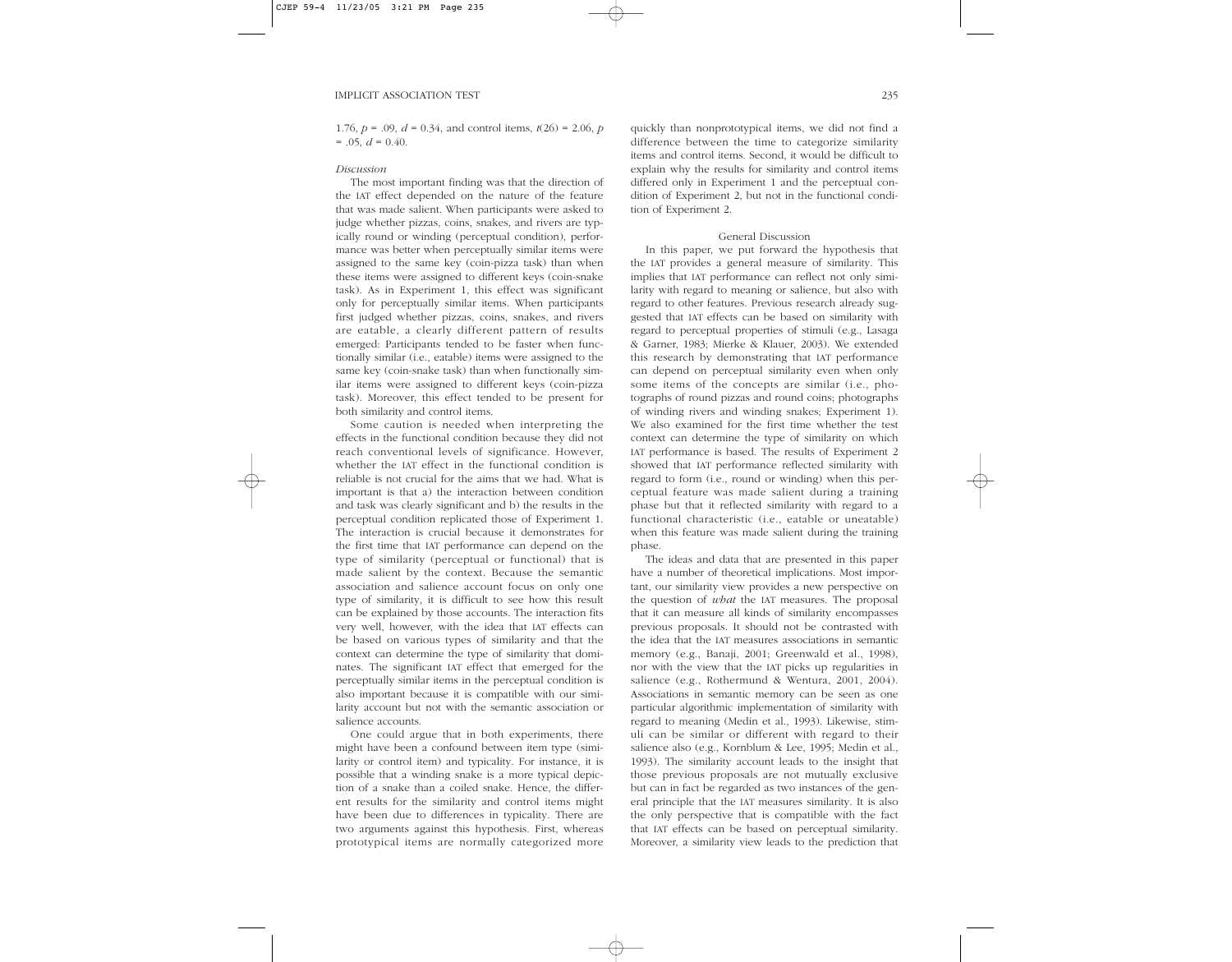it should be possible to find IAT effects that are based on yet other types of similarity, for instance, with regard to relational features (e.g., an atom and the earth are similar in that they both revolve around something; see Medin et al., 1993, p. 257).

Because there are so many features and dimensions on which stimuli can be similar or different, it is incorrect to regard similarity as a fixed entity. Rather, the extent to which someone will regard two stimuli as similar with depend on whether the features that they share are salient for that particular person in that particular context. Similarity (and thus IAT performance) depends on a constructive process that is determined by both characteristics of the individual and context. The view that IAT effects reflect similarity therefore provides a natural account of the fact that IAT effects are highly context-dependent (see Blair, 2002, for a review). In addition, a great deal is known about the dynamics of similarity (e.g., Medin et al., 1993). This knowledge can be used to increase our understanding of the IAT and related measures such as the Go-Nogo Association Test (GNAT; Nosek & Banaji, 2001) and Extrinsic Affective Simon Task (EAST; De Houwer, 2003a). For instance, research has shown that as children become older, they pay more attention to abstract conceptual properties and less to superficial properties (e.g., Gentner, 1988). This suggests that the impact of perceptual similarity on IAT effects will decrease with age.

The similarity view is also compatible with the fact that, structurally, the IAT has a lot in common with stimulus-response compatibility tasks (as do many other indirect measures of attitudes; see De Houwer, 2001, 2003b). In theories about stimulus-response compatibility effects, similarity plays a crucial role (e.g., Kornblum & Lee, 1995). That is, stimulus-response compatibility effects are thought to arise because of perceptual, structural, or semantic similarity between stimuli and responses or between stimuli. In hindsight, it thus comes as no surprise that IAT effects can be based on different forms of similarity.

Finally, the hypothesis that the IAT is a general measure of similarity leads to interesting new questions. An important question for future research is how the effects of various forms of similarity interact. One possibility is that all effects are additive. Another possibility is that the effects interact in such a way that the effect of one type of similarity can reduce or eliminate the effect of another type of similarity. For instance, it is possible that when stimuli are semantically similar, similarity at a perceptual level has little or no effect. Our results do not inform us about this issue because we did not manipulate two kinds of similarity within the same task. More research is thus needed to address this

important question.

Although we believe that the similarity view has clear scientific merits, one could argue that it is also limited in certain ways. First, one could argue that it is built on the ill-specified concept of "similarity." Although we acknowledge that there are problems associated with this concept (as there are with other concepts such as "association"), it is important to realize that it has proven to be an extremely useful explanatory concept in research on a huge number of topics such as memory retrieval (Hintzmann, 1986), categorization (e.g., Nosofsky, 1986), learning (e.g., Ross, 1984), and social judgment (Smith & Zarate, 1992) to name just a few. Moreover, researchers such as Medin et al. (1993) have provided a coherent and inspiring framework for understanding the nature of similarity.

Second, the similarity view offers a perspective on the question of *what* the IAT measures but does not entail an account of *how* IAT effects come about. That is, it does not specify the processes by which similarity between items can produce IAT effects. Nevertheless, one can think of ways in which similarity could influence IAT performance. For instance, when similar concepts are assigned to the same key, this could result in an unambiguous acquired meaning of the responses and thus in less stimulus-response conflicts than when dissimilar concepts are assigned to the same key (see De Houwer, 2001, 2003b, for such a stimulus-response compatibility account of the IAT). Another possible mechanism is similarity-based retrieval of stimulusresponse episodes. Research suggests that the presentation of a stimulus leads to the activation of recent memory traces that include similar stimuli (e.g., Hommel, 1998). As a result, the responses that are part of the activated memory traces are also activated. This will influence response selection and thus performance. Such similarity-based retrieval of responses would facilitate performance when similar stimuli are assigned to the same key but would hamper performance when similar stimuli are assigned to different keys.

Third, one might argue that, unlike a proper scientific theory, the similarity view is difficult to refute empirically. Because most objects and concepts are similar in some respects, one can always interpret a particular IAT effect as reflecting some kind of similarity. Although it is indeed true that one can interpret any IAT effect in terms of similarity, such interpretations are, however, testable. For instance, if one argues that an IAT effect is due to a certain similarity between the stimuli, one should be able to detect this similarity using other tasks that have been used to measure similarity (e.g., a samedifferent categorization task; see Lasaga & Garner, 1983) or be able to alter the IAT effect by altering the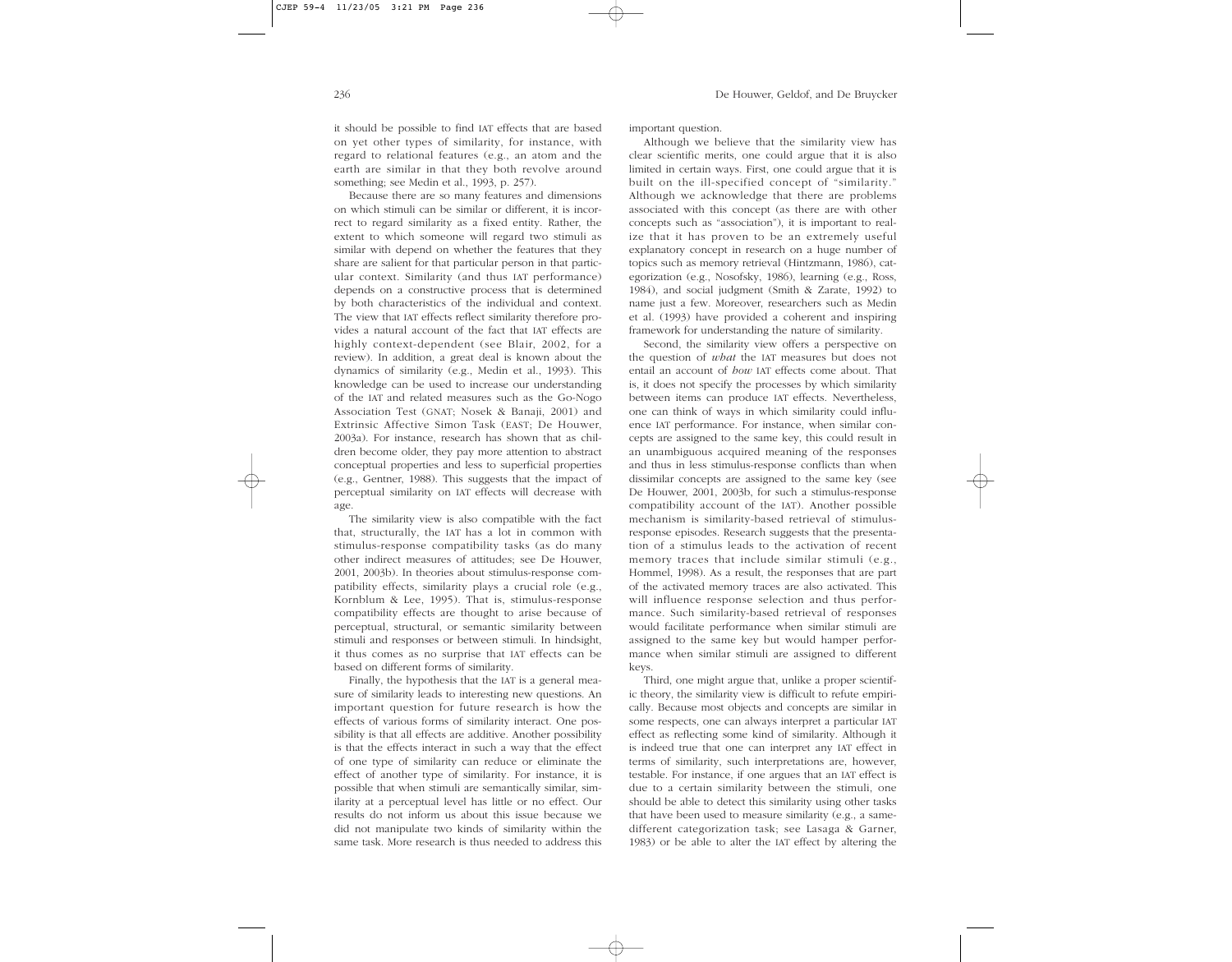salience of a particular type of similarity. Moreover, as we pointed out above, adopting a similarity view of the IAT is scientifically productive in that it leads to new insights and predictions.

Rather than challenging the scientific merits of the similarity view, one could also raise doubts about the novelty of this account. Greenwald, Nosek, Banaji, and Klauer (2005) point out that philosophers such as Aristotle and Hume regarded similarity as a basis for the formation of an association. One could thus argue that the term "association" in a broad sense encompasses the term "similarity" and that a similarity view is not incompatible with the view that the IAT measures associations. We agree that there is little difference between a similarity view and an associative view if that two objects or concepts are associated whenever they are similar in a certain respect. However, we found no indication that the term "association," as used in the literature on the IAT, has been understood in this broad sense. Rather, there are strong indications that the term "association" was used in the same way as in semantic network models (e.g., Collins & Quinlan, 1972), namely, as referring to a relatively stable connection between two conceptual representations in semantic memory, a connection that gradually builds up on the basis of successive experiences. For instance, in their seminal paper on the IAT, Greenwald et al. (1998) used the IAT to measure attitudes and stereotypes, concepts that Greenwald et al. (2002) subsequently conceived of as connections in a semantic network. Likewise, in their review paper about the IAT, Greenwald and Nosek (2001, p. 85) defined the IAT as "a method for indirectly measuring strengths of associations between *concepts*" (italics added). Such an association view has difficulties dealing with the fact that IAT effects can be based on nonsemantic types of similarity and the fact that IAT effects are highly malleable. These observations do fit very well with the similarity view that is explicitly put forward in this paper.

The ideas and results that we present do not only have implications for the question of *what* the IAT measures, they also provide information regarding the second theoretical question: *How* do IAT effects come about? A first implication is that an adequate process model of the IAT should be able to explain that IAT effects can reflect not only associations in memory or salience asymmetries but also other kinds of similarity. A second implication is related to the role of items and labels in the IAT. In both Experiments 1 and 2, we observed that the degree of perceptual similarity between items can have an important impact on IAT effects. Together with a number of similar findings (e.g., Bluemke & Friese, in press; De Houwer, 2001, Footnote 4; Govan & Williams, 2004; Mierke & Klauer,

2003; Mitchell et al., 2003; Steffens & Plewe, 2001), our results thus suggest that process models of the IAT should at least be able to account for the impact of item properties on IAT effects. This raises doubts about the validity of certain process models of the IAT such as the relevant feature account (De Houwer, 2001). On the other hand, earlier findings showed that labels can also be important (e.g., Bluemke & Friese, 2003; De Houwer, 2001; Mitchell et al., 2003; Neumann et al., 2000). One possible way to reconcile these findings is by assuming that labels exert their influence by biasing the way in which items are encoded or attitudes are constructed. When the IAT is used to measure attitudes, it is possible that the attitude toward the items (and thus the similarity between items of different categories) is determined in part by the label that one uses because the label makes salient certain properties of the items (see above). For instance, when the label SCI-ENTIST is used, an exemplar such as "Einstein" will probably be perceived as positive and thus similar to exemplars of the category "positive." However, when the label FOREIGN is applied to the stimulus "Einstein," it might be perceived as negative and thus similar to exemplars of the category "negative" (see De Houwer, 2001; Mitchell et al., 2003). Although this account is compatible with the available evidence and with a similarity view, more research is needed before strong conclusions can be made about its validity. For instance, it would be interesting to examine whether the effect of labels depends on the extent to which the labels influence the encoding of the items.

Finally, our proposal that the IAT provides a general measure of similarity could also be relevant for researchers who rely upon the concept "similarity" in their work. The IAT might provide a useful measure of similarity in these areas of research. Most procedures to estimate similarity are designed to deal with rather simple stimuli or rely on explicit ratings of stimulus properties. The IAT, on the other hand, would allow one to measure similarity between fairly complex stimuli and concepts in an indirect manner.

We thank Jan Mierke, Tony Greenwald, and Klaus Rothermund for their helpful comments on earlier drafts.

Correspondence should be addressed to Jan De Houwer, Department of Psychology, Ghent University, Henri Dunantlaan 2, B-9000 Ghent, Belgium (Tel: 0032 9 264 64 45; Fax: 0032 9 264 64 89; E-mail: Jan.DeHouwer@UGent. be).

# **References**

Banaji, M. R. (2001). Implicit attitudes can be measured. In H. L. Roediger, III & J. S. Nairne (Eds.), *The nature of remembering: Essays in honor of Robert B. Crowder.*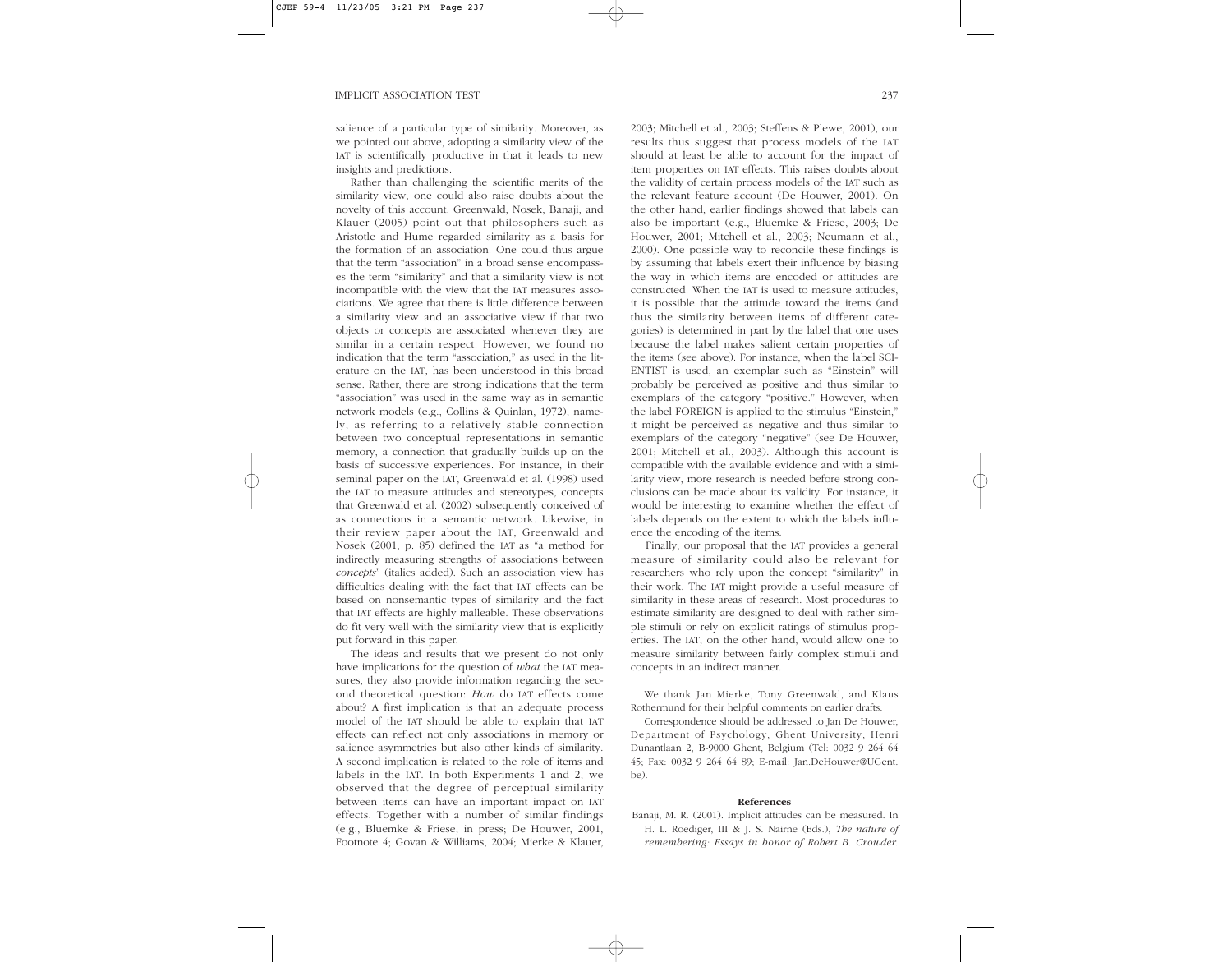*Science conference series* (pp. 117-150). Washington, DC: American Psychological Association.

- Blair, I. V. (2002). The malleability of automatic stereotypes and prejudice. *Personality and Social Psychology Review, 6*, 242-261.
- Bluemke, M., & Friese, M. (in press). Do features of stimuli influence IAT effects. *Journal of Experimental Social Psychology*.
- Brendl, C. M., Markman, A. B., & Messner, C. (2001). How do indirect measures of evaluation work? Evaluating the inference of prejudice in the Implicit Association Test. *Journal of Personality and Social Psychology, 81*, 760- 773.
- Collins, A. M., & Quinlan, M. R. (1972). How to make a language user. In E. Tulving & W. Donaldson (Eds.), *Organization of Memory* (pp. 310-351). New York: Academic Press.
- Dasgupta, N., & Greenwald, A. G. (2001). On the malleability of automatic attitudes: Combatting automatic prejudice with images of admired and disliked individuals. *Journal of Personality and Social Psychology, 81,* 800- 814.
- De Houwer, J. (2001). A structural and process analysis of the Implicit Association Test. *Journal of Experimental Social Psychology, 37*, 443-451.
- De Houwer, J. (2003a). The extrinsic affective Simon task. *Experimental Psychology, 50*, 77-85.
- De Houwer, J. (2003b). A structural analysis of indirect measures of attitudes. In J. Musch & K.C. Klauer (Eds.), *The psychology of evaluation: Affective processes in cognition and emotion* (pp. 219-244). Mahwah, NJ: Lawrence Erlbaum.
- Fazio, R. H., & Olson, M. A. (2003). Implicit measures in social cognition research: Their meaning and use. *Annual Review of Psychology, 54*, 297-327.
- Gentner, D. (1988). Metaphor as structure mapping: The relational shift. *Child Development, 59*, 47-59.
- Glaser, W. R., & Glaser, M. O. (1989). Context effects in Stroop-like word and picture processing. *Journal of Experimental Psychology: General, 118,* 13-42.
- Govan, C. L., & Williams, K. D. (2004). Reversing of elimination IAT effects by changing the affective valence of the stimulus items. *Journal of Experimental Social Psychology, 40*, 357-365.
- Greenwald, A. G., Banaji, M. R., Rudman, L. A., Farnham, S. D., Nosek, B. A., & Mellot, D. S. (2002). A unified theory of implicit attitudes, stereotypes, self-esteem, and selfconcept, *Psychological Review, 109*, 3-25.
- Greenwald, A. G., & Farnham, S. D. (2000). Using the Implicit Association Test to measure self-esteem and selfconcept. *Journal of Personality and Social Psychology, 79*, 1022-1038.
- Greenwald, A. G., McGhee, D. E., & Schwartz, J. L. K. (1998). Measuring individual differences in implicit cog-

nition: The Implicit Association Test. *Journal of Personality and Social Psychology, 74*, 1464-1480.

- Greenwald, A. G., Nosek, B. A., & Banaji, M. R. (2003). Understanding and using the Implicit Association Test: An improved scoring algorithm. *Journal of Personality and Social Psychology, 85*, 197-216
- Greenwald, A. G., Nosek, B. A., Banaji, M. R., & Klauer, K. C. (2005). Validity of the salience asymmetry interpretation of the Implicit Association Test: Comment on Rothermund and Wentura (2004). *Journal of Experimental Psychology: General, 134,* 420-425.
- Hintzmann, D. L. (1986). Schema abstraction in a multipletrace memory model. *Psychological Review, 93*, 411-428.
- Hommel, B. (1998). Event files: Evidence for automatic integration of stimulus-response episodes. *Visual Cognition, 5*, 183-216.
- Kornblum, S., & Lee, J.-W. (1995). Stimulus-response compatibility with relevant and irrelevant stimulus dimensions that do and do not overlap with the response. *Journal of Experimental Psychology: Human Perception and Performance, 21*, 855-875.
- Lasaga, M. I., & Garner, W. R. (1983). Effect of line orientation on various information-processing tasks. *Journal of Experimental Psychology: Human Perception and Performance, 9*, 215-225.
- Medin, D. L., Goldstone, R. L., & Gentner, D. (1993). Respects for similarity. *Psychological Review, 100*, 254- 278.
- Mierke, J., & Klauer, K. C. (2003). Method-specific variance in the Implicit Association Test. *Journal of Personality and Social Psychology, 85*, 1180-1192.
- Mitchell, J. P., Nosek, B. A., & Banaji, M. R. (2003). Contextual variations in implicit evaluation. *Journal of Experimental Psychology: General, 132*, 455-469.
- Neumann, R., Totzke, I., Popp, C., & Fernandez, O. (2000). *Distinct attitudes despite similar targets: Comparing German students' attitudes toward "blacks" and foreigners*. Unpublished manuscript.
- Nosek, B. A., & Banaji, M. R. (2001). The go/no-go association task. *Social Cognition, 19*, 625-666.
- Nosofsky, R. (1986). Attention, similarity and the identification-categorization relationship. *Journal of Experimental Psychology: General, 115*, 39-57.
- Ross, B. (1984). Remindings and their effects in learning a cognitive skill. *Cognitive Psychology, 16*, 371-416.
- Rothermund, K., & Wentura, D. (2001). Figure-ground asymmetries in the Implicit Association Test. *Zeitschrift fur Experimentelle Psychologie, 48*, 94-106.
- Rothermund, Klaus; Wentura, D. (2004). Underlying Processes in the Implicit Association Test: Dissociating Salience From Associations*. Journal of Experimental Psychology: General. 133*(2), 139-165.
- Smith, E. R., & Zarate, M. A. (1992). Exemplar-based model of social judgment. *Psychological Review, 99*, 3-21.